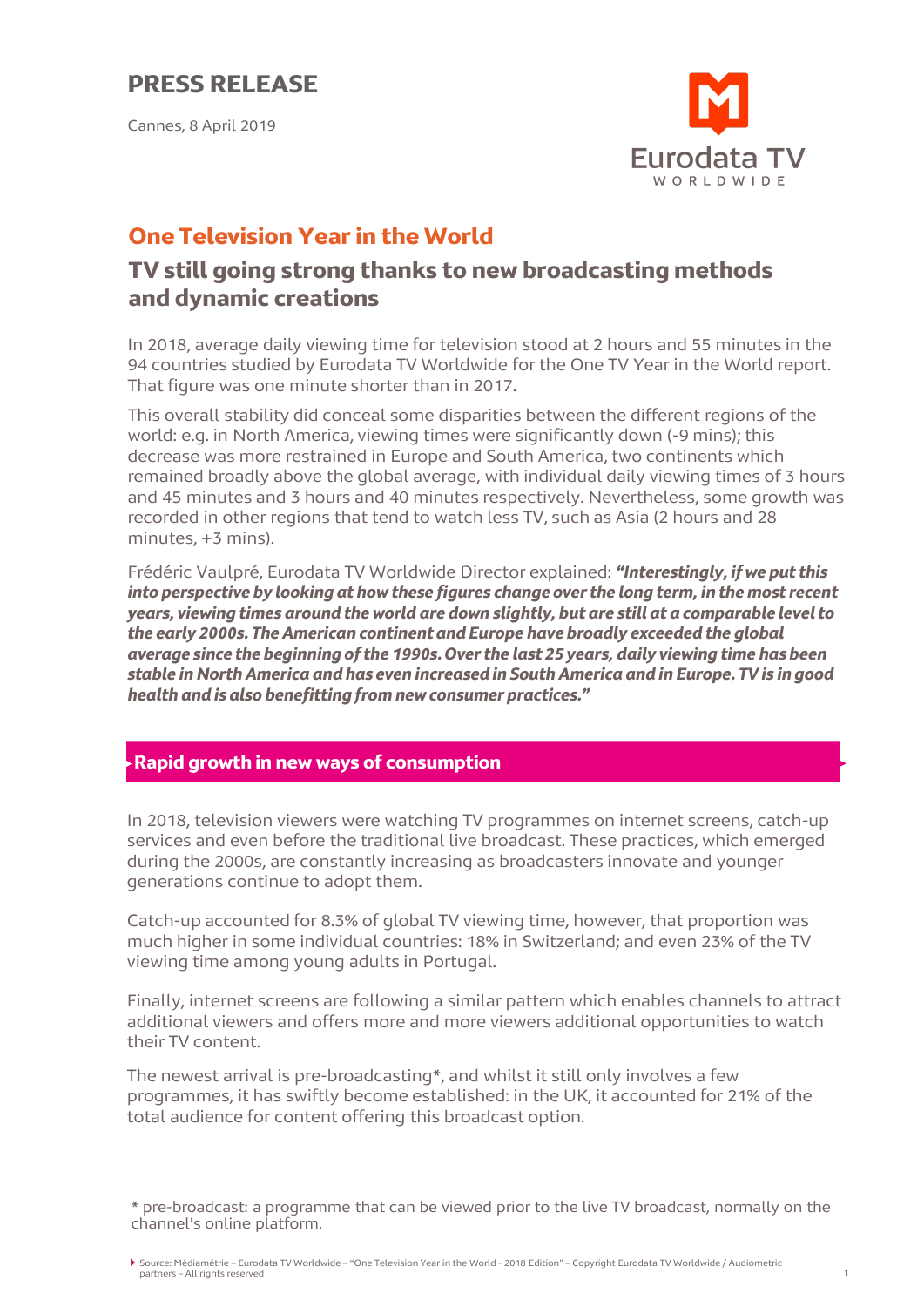# **PRESS RELEASE**

A year of television around the world



2

### **A look back at standout content from 2018**

Among more than 10,000\* new series launched in 2018 around the world, 43% were factual, 41% fiction and 16% entertainment genres.

In terms of audience figures, fictions dominated: new scripted series topped the annual charts in three quarters of the countries studied\*\*. It should be noted that 80% of them were local productions.

2018 marked comedy's successful chart comeback: five such programmes monopolised the top spot, including: *Welcome to the Family* in Spain and *Young Sheldon* in Australia, compared to just one in 2016.

Avril Blondelot, Head of Content Insight at Eurodata TV added: *"In 2018, many of the most successful launches reflected local particularities: in Eastern Europe for example, viewers are partial to historical drama series, as evidenced by the success of Marie Terezie in the Czech Republic, Godunov in Russia and Korona Królów in Poland, all three of which debuted at the top of their respective national charts among novelties. A local prism also exists in Asia where four series based around the family rose to the top of the national new series charts: this is the case of Mampuku in Japan and Nayagi in India. Globally speaking, diversity is another key trend for 2018, and it will be probably the same in 2019"*

From the entertainment genre, Danish game show *All Against One* stood out this year: launched in Denmark in 2016, this game show climbed to the top of the charts in Norway when its adaptation launched there. More generally, entertainment formats that proved instant hits were well-known franchises, such as: *Big Brother*, back on the air on Israel's Reshet 13 channel and due for a relaunch in Finland. Elsewhere, *Who Wants to Marry my Son* led the field in Romania.

#### **Trends to watch in 2019**

According to Eurodata TV, one clear trend is emerging in 2019: the portrayal of medical operations and health-related interventions, based around the concept of provoking contradictory emotions amongst viewers – part admiration and part astonishment. One such show is *113*, which aired on *NK1* in Norway and follows the work of the emergency services. The first episode boosted the audience for the slot by 55%. **Operation Live**, which as the name suggests invites TV viewers into the operating theatre, was a hit for Channel 5 in the United Kingdom and also for Australian channel **Seven**, gaining an additional 31% of the 18-34 year old audience for the two episodes aired.

In the fiction genre, political drama series are on a roll. In the United States, *Project Blue Book* tells the secret history of the CIA's investigations into the UFO phenomenon in the 1950s; thanks to this series, the *History Channel* tripled the audience figures on the slot in the first four episodes. In the same vein, *Years & Years* (distributed by StudioCanal), will soon be airing in the United Kingdom. This drama puts TV viewers in the shoes of a family gripped by the politics of a near-future dominated by economic uncertainty.

\*TV and online programmes of at least two episodes, in 48 countries and on more than 560 channels and platforms analysed for NoTA, Eurodata TV's new trend monitoring tool. \*\*Audience studied (average % rate) for the first episode of 2+ episode programmes launched in 32 countries